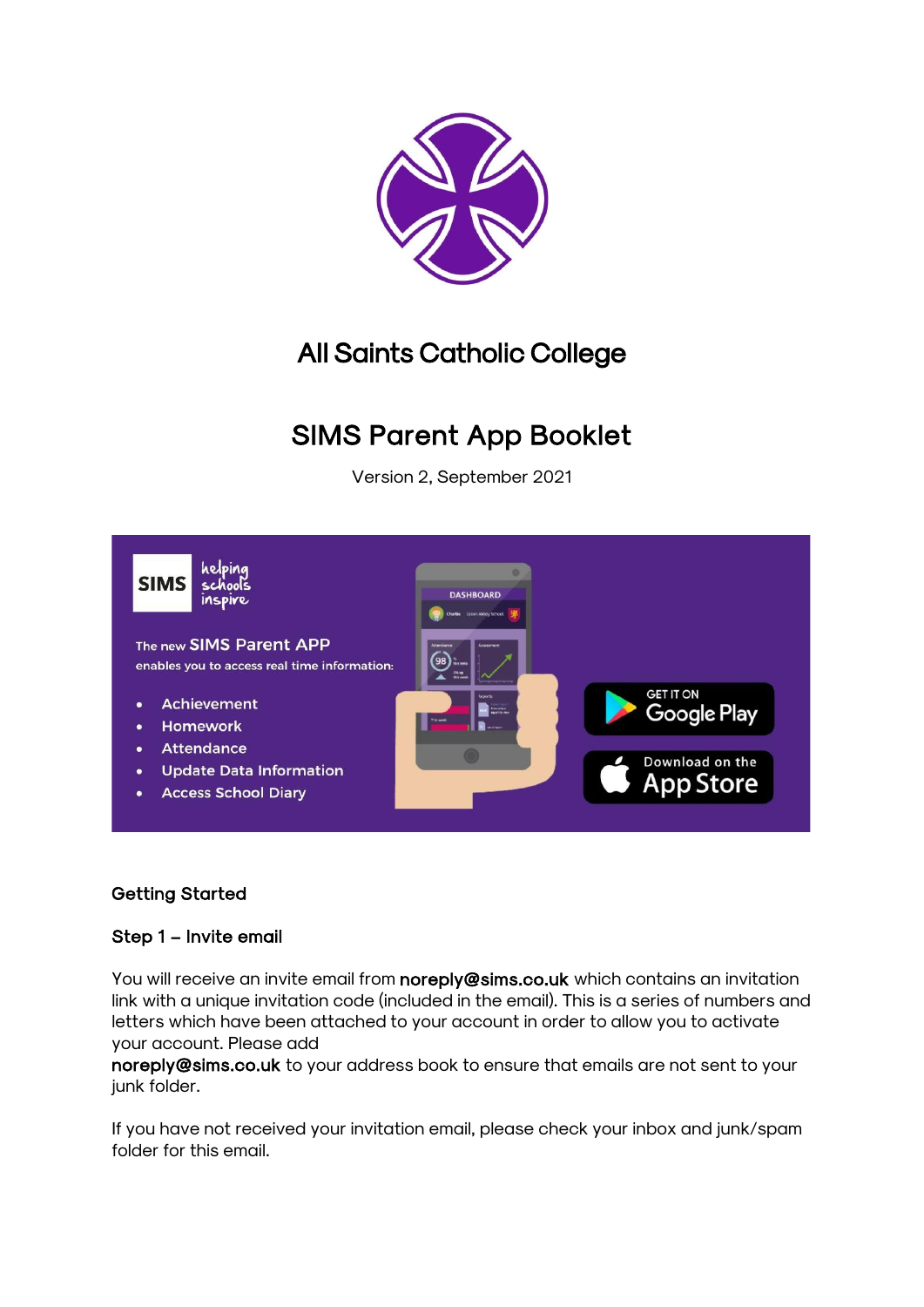### Steps 2 – Activating your account

Open the email and click the link or the website URL as instructed. A new internet browser window will open and you will be asked to log in.

The Activate Your Account screen is displayed. The Invitation Code field is already filled with the unique code from your email. You can either register with your email address or with an external account like Google or Apple ID.

| Activate Your Account                                                                                     |
|-----------------------------------------------------------------------------------------------------------|
| So that we can confirm your identity, please<br>enter your email address and personal<br>invitation code. |
| Username                                                                                                  |
| AdeleAbimbola@myexampledomain.co.uk                                                                       |
| <b>Invitation Code</b>                                                                                    |
| <b>XVG9BTMRXT</b>                                                                                         |
| <b>Next</b>                                                                                               |
| Alternatively you may complete the<br>registration using an External<br>Account.                          |
| Register with an External Account                                                                         |

#### 1. Registering with your email:

- o Enter your email address as Username and click the **Next** button.
- o At the Account Registration screen, answer the security question and click the Next button (This is for security purposes only. This information will not be used in the SIMS Online Services system).

|                         | <b>Account Registration</b>                                                          |
|-------------------------|--------------------------------------------------------------------------------------|
|                         | So that we can confirm your identity, please<br>answer your security question below. |
| children at the school? | What is the date of birth of one of your                                             |
| 14/05/2008              |                                                                                      |
|                         |                                                                                      |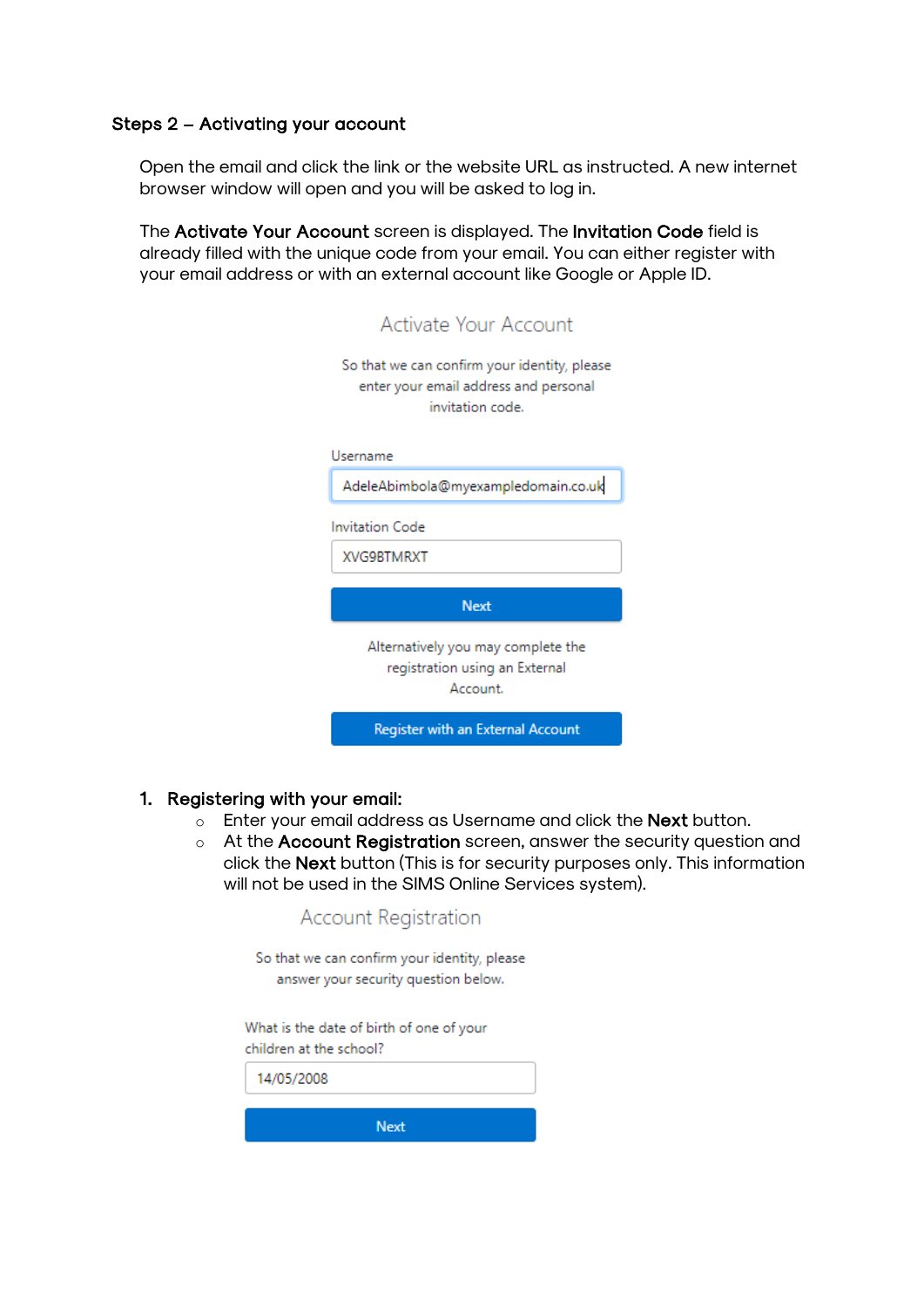# Create a Strong Password

At least one capital letter  $\checkmark$ At least one number  $\checkmark$ At least one special character  $\checkmark$ At least 8 characters  $\checkmark$ 

Password

.........

Confirm Password

.......

Show Password

**Next** 

# Account Registration

Your account has been successfully created. Please read the email we have sent to your email address and follow the instructions to validate your account.

Remember to check in your SPAM folder

Dear Adele Abimbola,

Please click the link below to verify your email address and log in to your SIMS ID account.

**Verify My Email**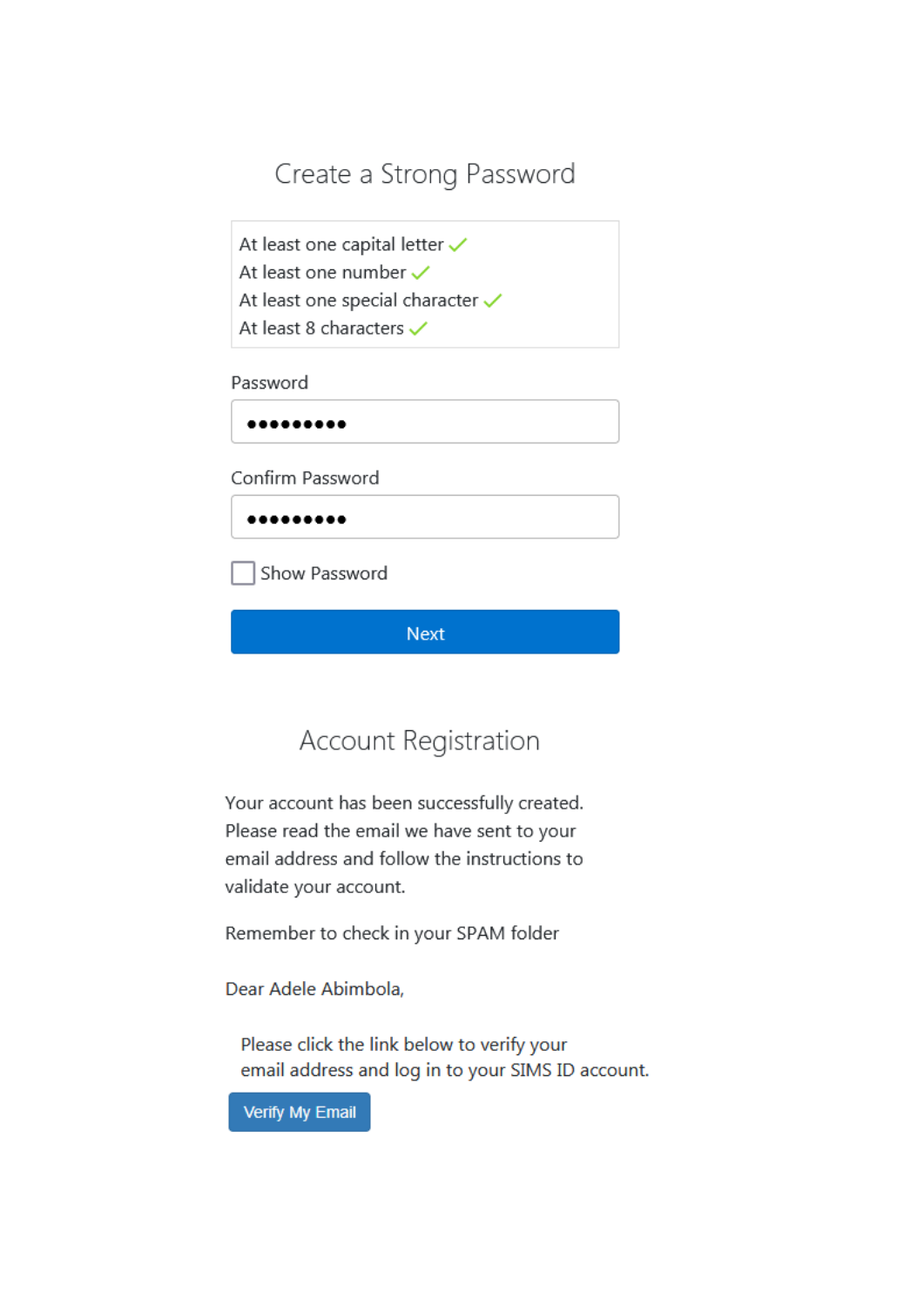# Account Registration

We have validated your email address, thank you.

| Sign In                             |                  |  |
|-------------------------------------|------------------|--|
|                                     |                  |  |
| Register your account for SIMS      |                  |  |
| products                            |                  |  |
| Username                            |                  |  |
| AdeleAbimbola@myexampledomain.co.uk |                  |  |
| Password                            |                  |  |
|                                     |                  |  |
| Show Password                       | Forgot Password? |  |
| Sign in                             |                  |  |
|                                     |                  |  |
| OR                                  |                  |  |
| G<br>я                              | ٣.<br>v          |  |

 $\circ$  The first time you use your SIMS ID account, you will be prompted to Set Security Questions. Answer all three security questions, then click the Save and Continue button to launch your SIMS Online Service.

## Step 3 – logging in to SIMS Parent App

You can access the SIMS Parent App either via a web browser by using this link (https://www.sims-parent.co.uk/ ) or you can install the SIMS Parent App – available via Play Store or iTunes.

Either enter your email and password or choose the external account/third party app that you have used to register with.

#### Please note:

• Your account allows you to access each of your children at the All Saints Catholic College.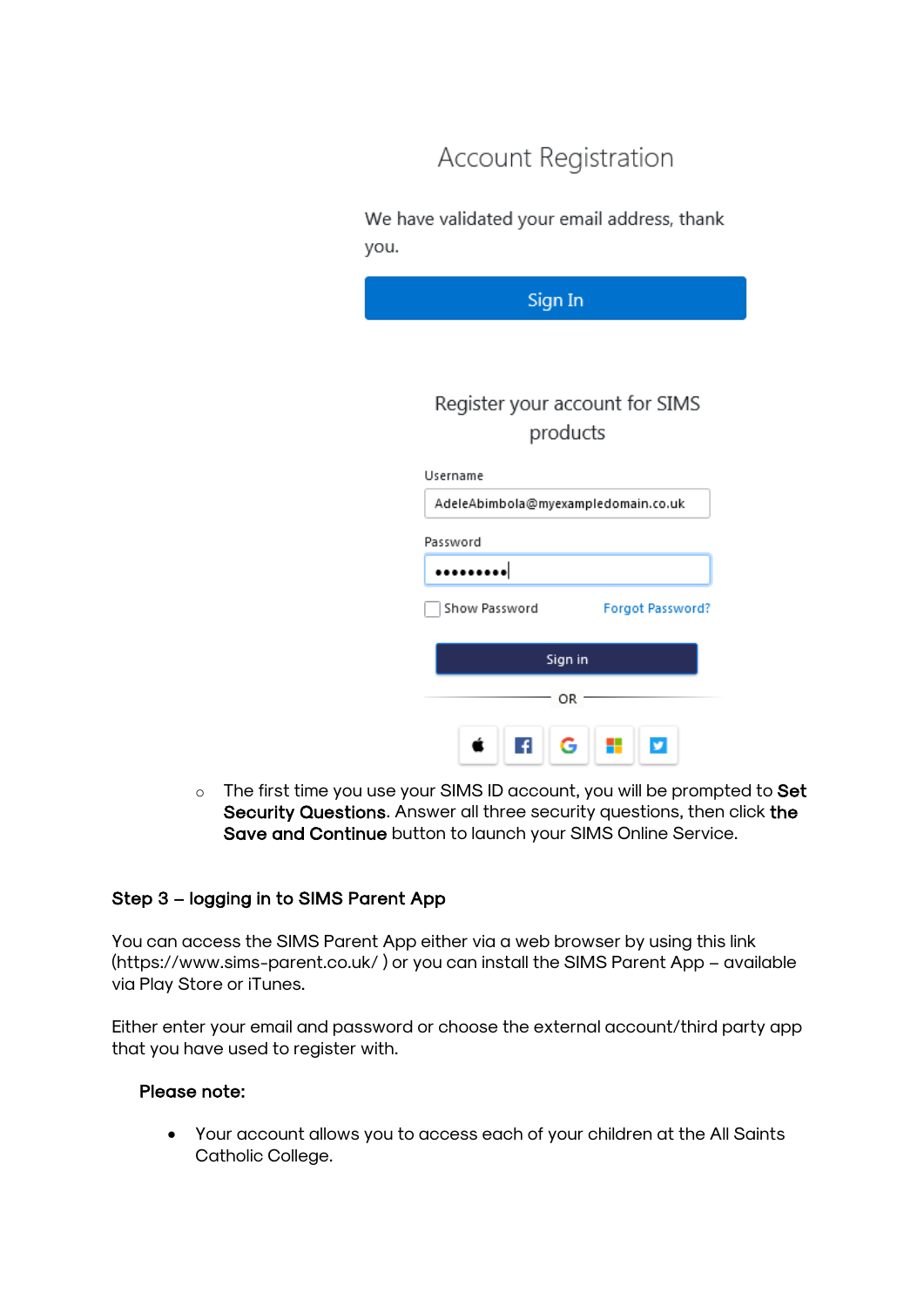- Your activation email which you receive from noreply@sims.co.uk is unique to you and should not be used by anyone else.
- The link in your activation email will expire after 14 days if it is not used, please contact the school (via info@allsaintscc.org.uk) if you require a further activation email if your previous one has expired.

#### Sharing your password

Your username and password should never be disclosed to anyone. Each parent/carer with parental responsibility should receive their own invitation code/email.

#### The SIMS Parent App



The SIMS Parent home page provides you with the following information:

#### Messages

Provides you with any messages/notifications from the school regarding attendance, conduct and other messages.

#### Calendar

The calendar currently shows term dates and teacher training days.

#### Child/children

If you click on your child's name this will provide you with more information regarding the selected child.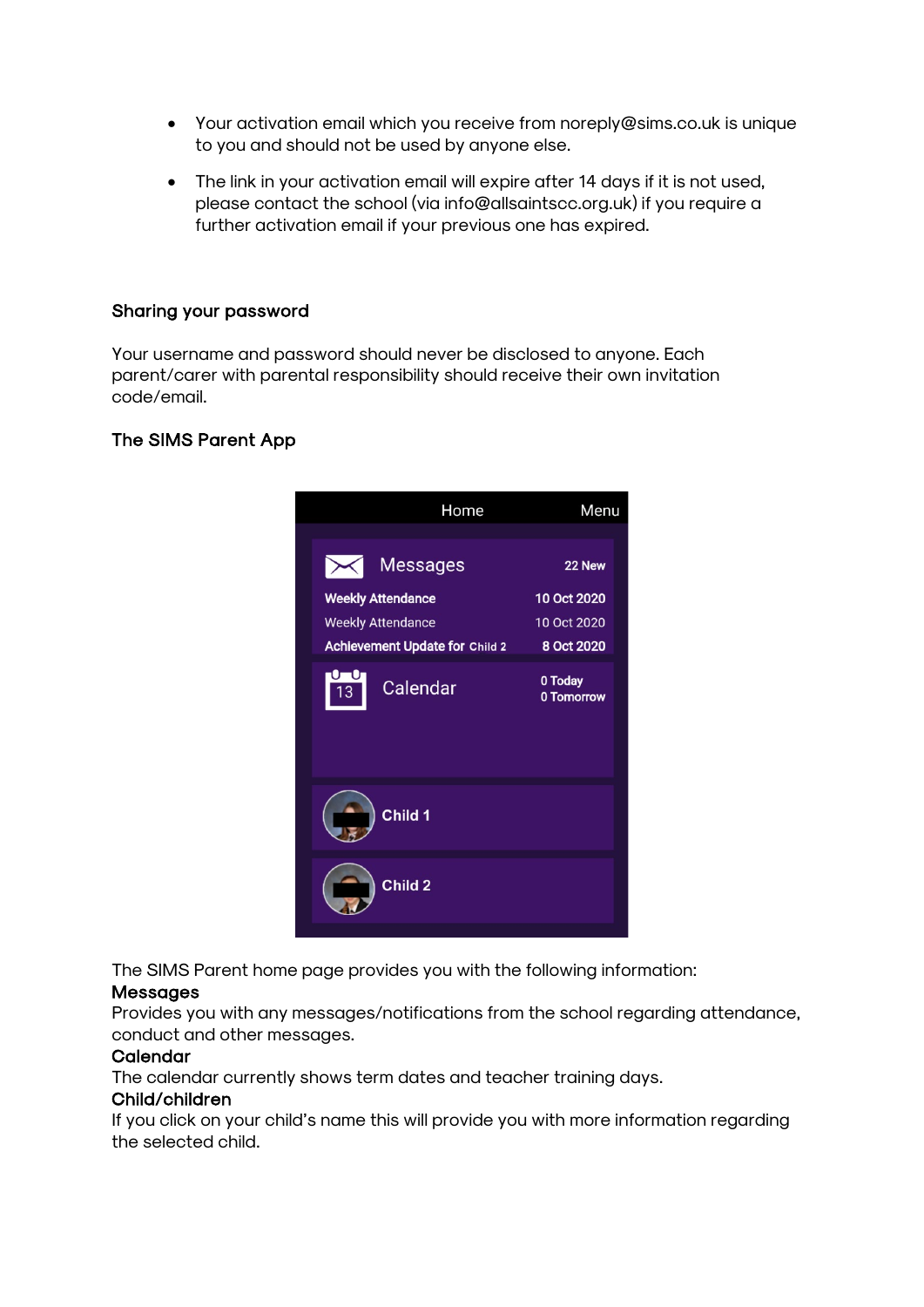#### **Menu**

The Menu on the top right will show you short cuts to messages, the calendar, your child/children and the school details (including contact details).

#### Individual student details page

When you click on an individual child on the home page this will take you to a summary page of the information available. We currently offer information about attendance, conduct, the student's timetable and the data collection.



#### **Attendance**

Attendance is registered on SIMS, in the morning (AM) and after lunch (PM) – this is called roll-call. A year to date percentage attendance e.g. 97.4% is then calculated based on the number of sessions attended out of a possible number of sessions the school has been open.

On SIMS Parent, you are able to click on the attendance button for your child to view their attendance. This shows in a diary format to show by AM and PM whether they were in school for each week. If you scroll down you can see the past weeks attendance as well as the current week. A tick will show that your child has been registered in that session, whereas a cross will indicate an absence.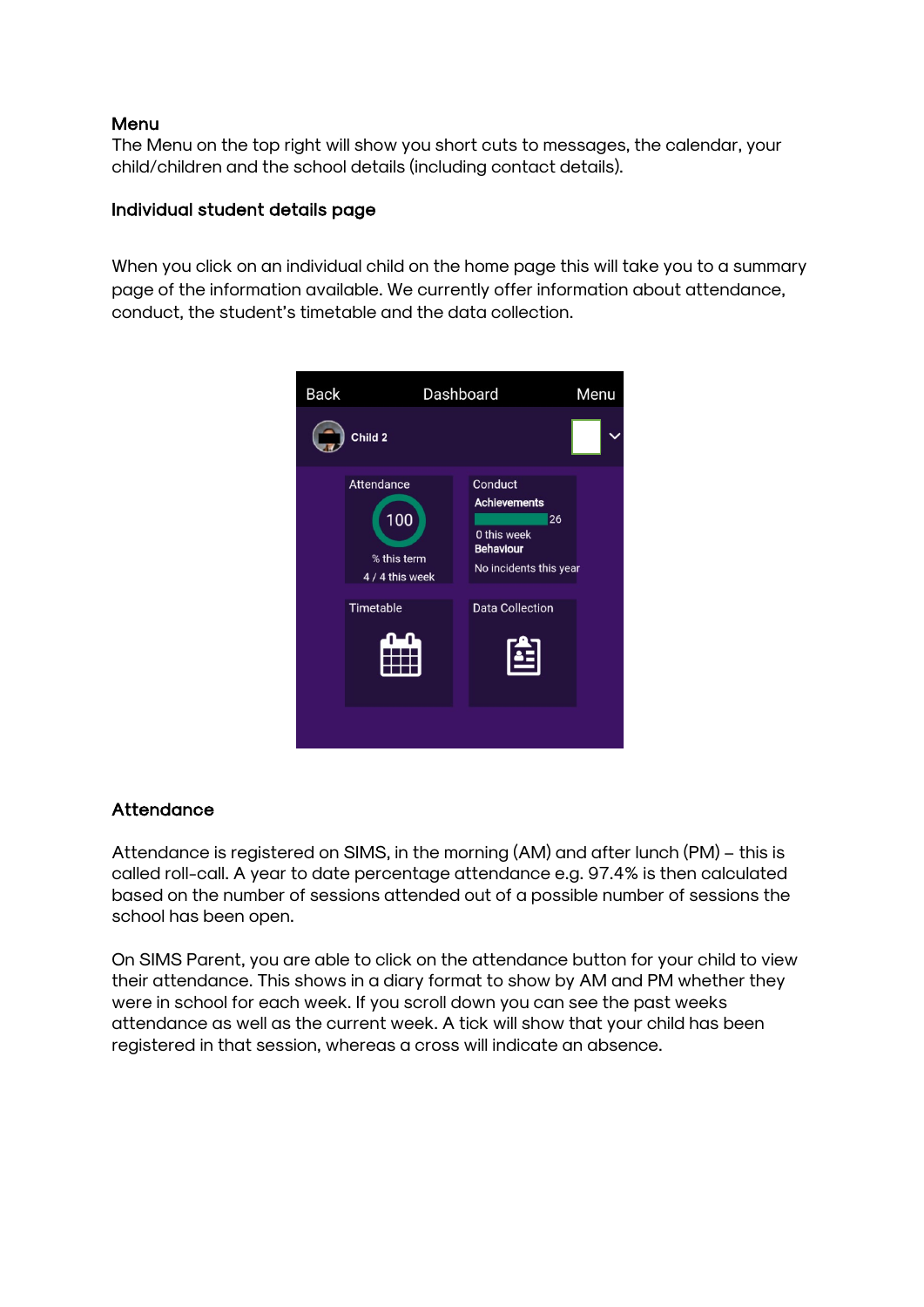## Data Collection

The data collection sheet allows you to update the school with any change in details for your child and their contacts.

For example, if you change address, you can complete the form to notify the school. To use the data collection sheet, you will need to click on the data collection widget on your child's individual page. At the end of the process you will be required to review the changes and submit to the school for us to process your changes. Please review the information within the data collection sheet to ensure that our records are up to date.

The data collection sheet does not provide you with information regarding all of the contacts within our system. Each contact with parental responsibilities will have their own access to the SIMS parent app. For all other contacts, please ensure that we have the correct information via the [info@allsaintscc.org.uk](mailto:info@allsaintscc.org.uk) email.